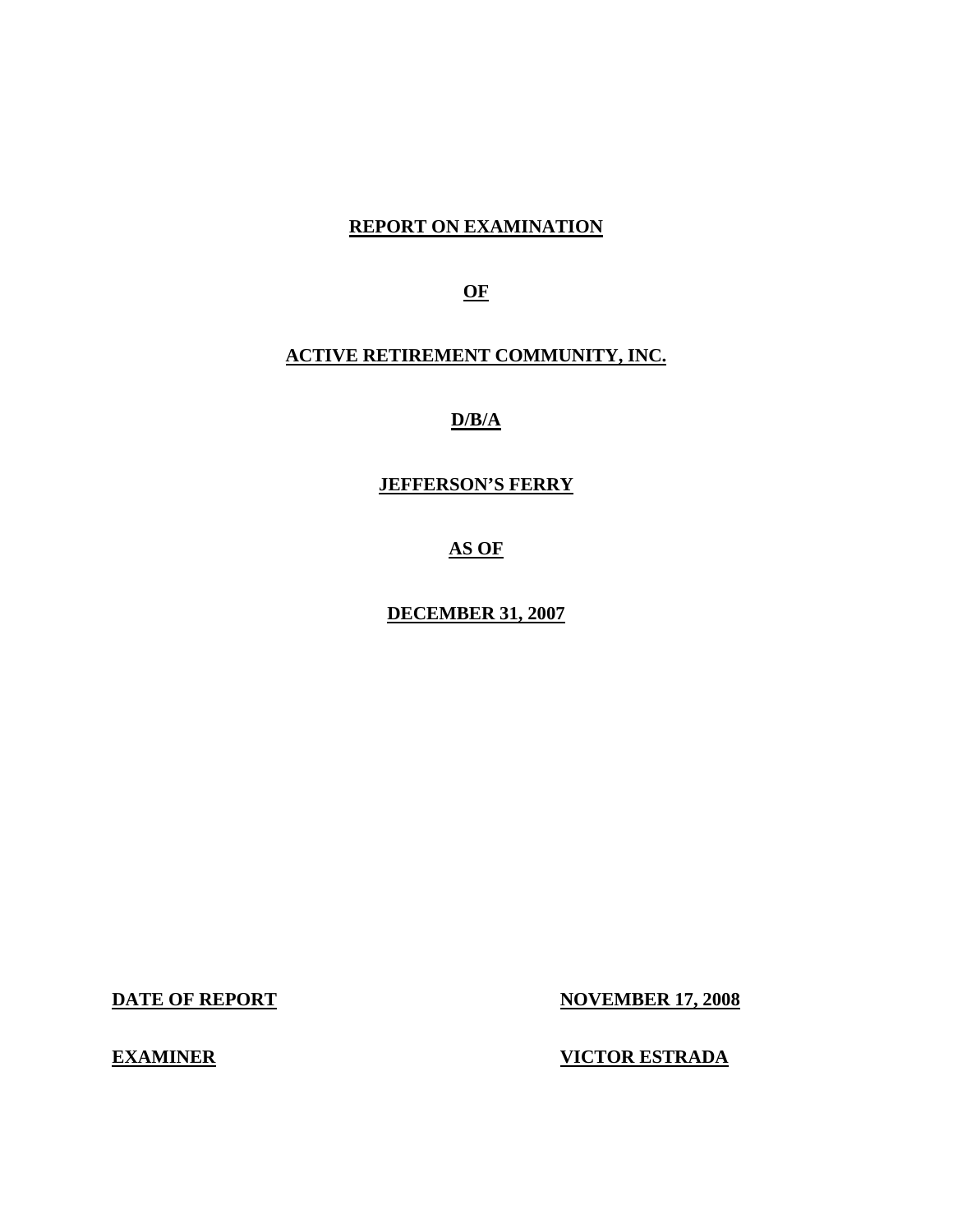## **TABLE OF CONTENTS**

## **ITEM NO. PAGE NO.**

| 1.               | Scope of examination                                                                                                           | $\overline{2}$         |
|------------------|--------------------------------------------------------------------------------------------------------------------------------|------------------------|
| 2.               | Executive summary                                                                                                              | 3                      |
| 3.               | Description of Community                                                                                                       |                        |
|                  | Management<br>Α.<br>Holding company system<br>B.<br>C. Occupancy rates<br>Accounts and records<br>D.<br>Е.<br>Escrow agreement | 6<br>7<br>9<br>9<br>11 |
| 3.               | <b>Financial statements</b>                                                                                                    | 12                     |
|                  | <b>Balance</b> sheet<br>$\mathbf{A}$<br>Statement of revenue, expenses and actuarial surplus<br>B.                             | 12<br>13               |
| $\overline{4}$ . | Conclusion                                                                                                                     | 15                     |
| 5.               | Compliance with prior report on examination                                                                                    | 15                     |
| 6.               | Summary of comments and recommendations                                                                                        |                        |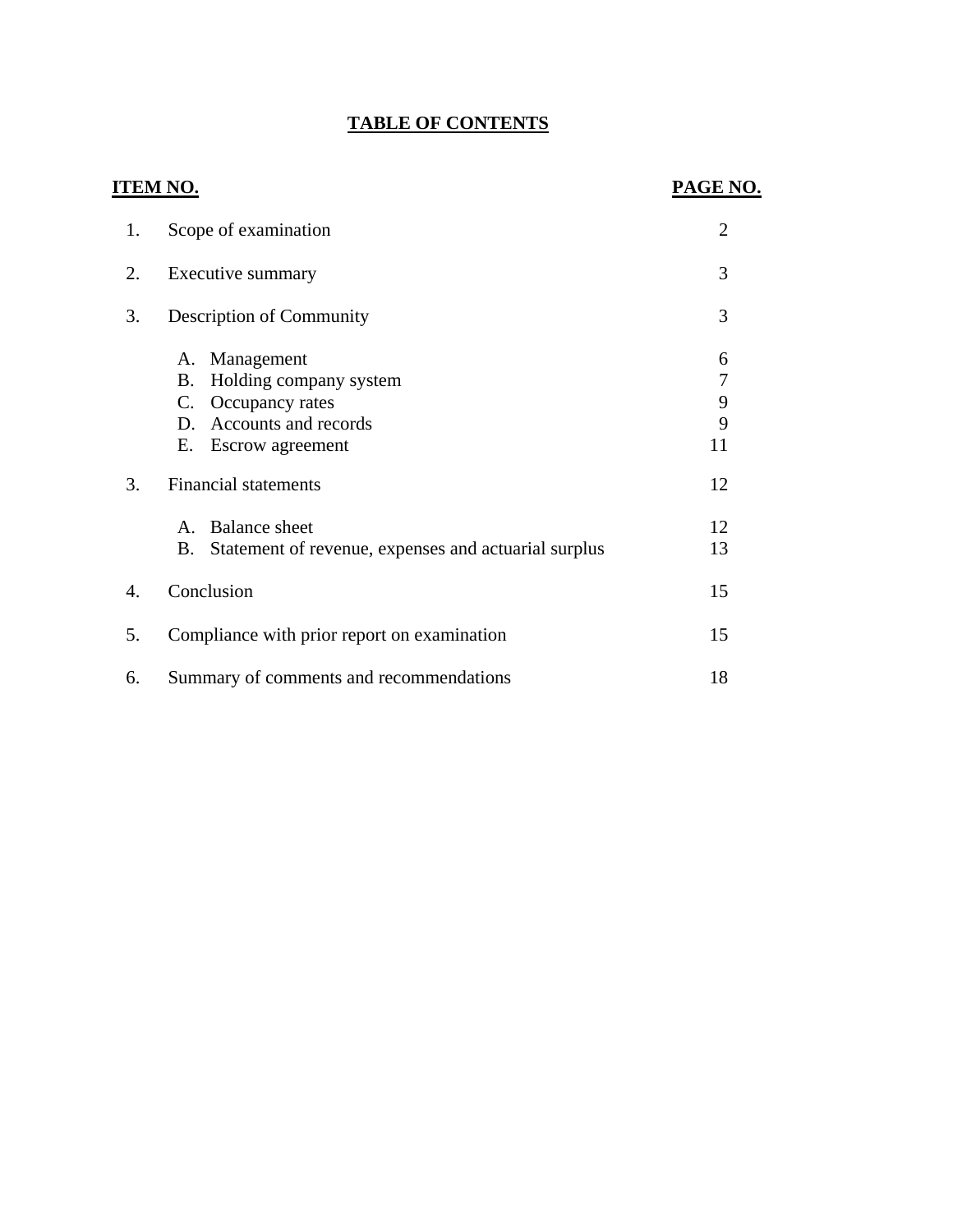

**25 BEAVER STREET** STATE OF NEW YORK INSURANCE DEPARTMENT NEW YORK, NEW YORK 10004

Governor David A. Paterson Eric R. Dinallo

Superintendent

November 17, 2008

Honorable Eric R. Dinallo Superintendent of Insurance Albany, New York 12257

Sir:

Pursuant to the requirements of the New York Insurance Law and the New York Public Health Law and acting in accordance with the instructions contained in Appointment Number 22765, dated May 12, 2008, annexed hereto, I have made an examination as of December 31, 2007, into the condition and affairs of Active Retirement Community, Inc. (d/b/a Jefferson's Ferry), a not-for-profit continuing care retirement community licensed pursuant to the provisions of Article 46 of the New York Public Health Law, and submit the following report thereon.

Wherever the designation "the Community" appears herein, without qualification, it should be understood to indicate Jefferson's Ferry.

The examination was conducted at the office of the Community at One Jefferson Ferry Drive, South Setauket, NY.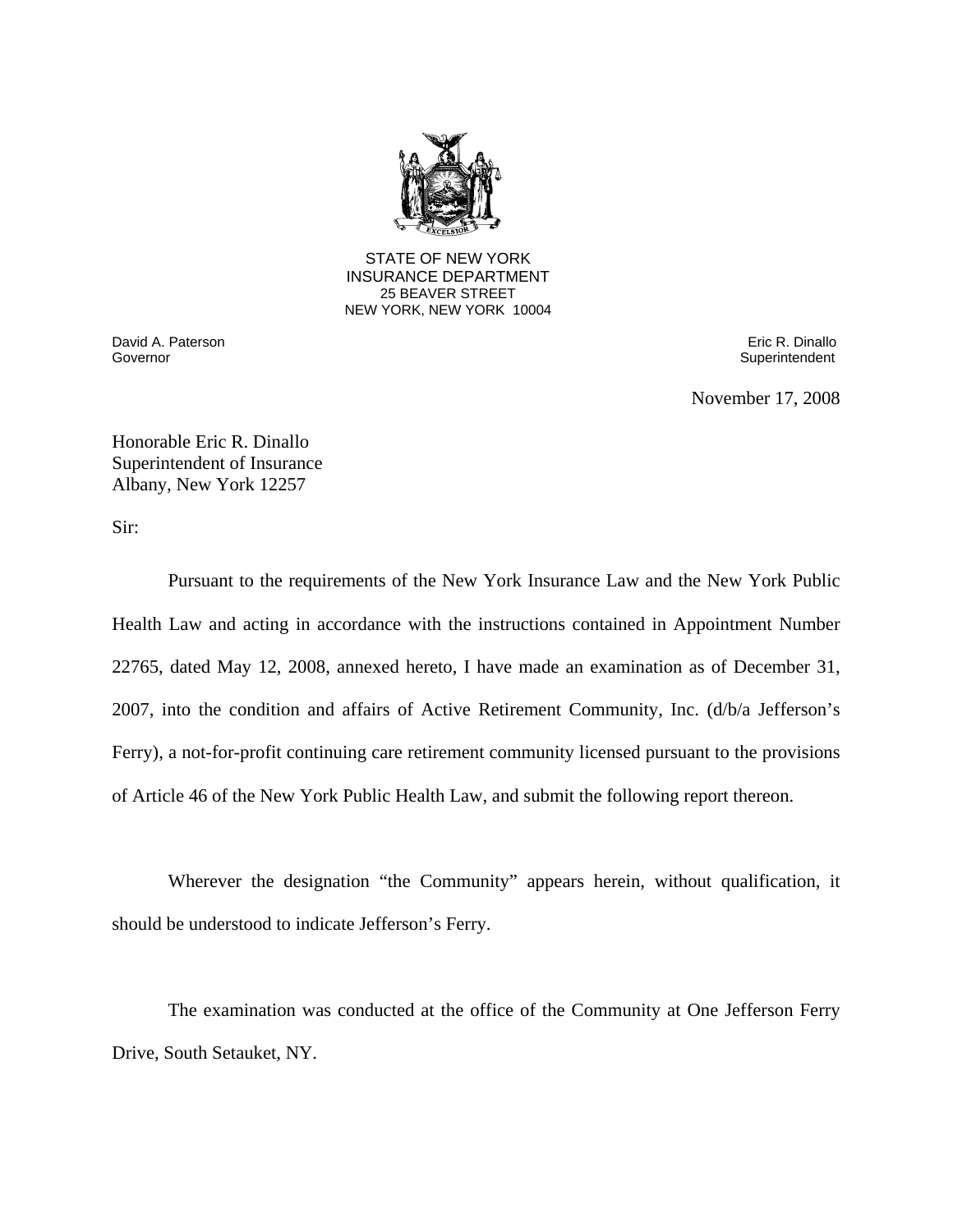<span id="page-3-0"></span>As of December 31, 2005, the Community's required actuarial surplus, pursuant to Part 350.3 of New York Insurance Department Regulation 140 (11 NYCRR 350.3), as determined using generally accepted actuarial standards and applying statutory requirements, was impaired in the amount of \$(11,206,694).

The Community is currently operating under a Plan of Restoration that was accepted by the New York Insurance Department on August 7, 2006.

#### **1. SCOPE OF EXAMINATION**

The previous examination was conducted as of December 31, 2003. This examination covers the four year period from January 1, 2004 through December 31, 2007. Transactions occurring subsequent to this period were reviewed where deemed appropriate by the examiner.

Although, the examination encompassed the four year period ending December 31, 2007, the examination comprised a verification of assets and liabilities as of December 31, 2005 (the date of the most recent actuarial analysis made at the time of examination), in accordance with generally accepted actuarial accounting principles in compliance with the provisions of New York Insurance Department Regulation 140 {11 NYCRR 350}. A review was also made of income and disbursements deemed necessary to accomplish such verification, and utilized, to the extent considered appropriate, work performed by the Community's independent certified public accountants. All other aspects of the examination were reviewed as of December 31, 2007 or subsequent to such date.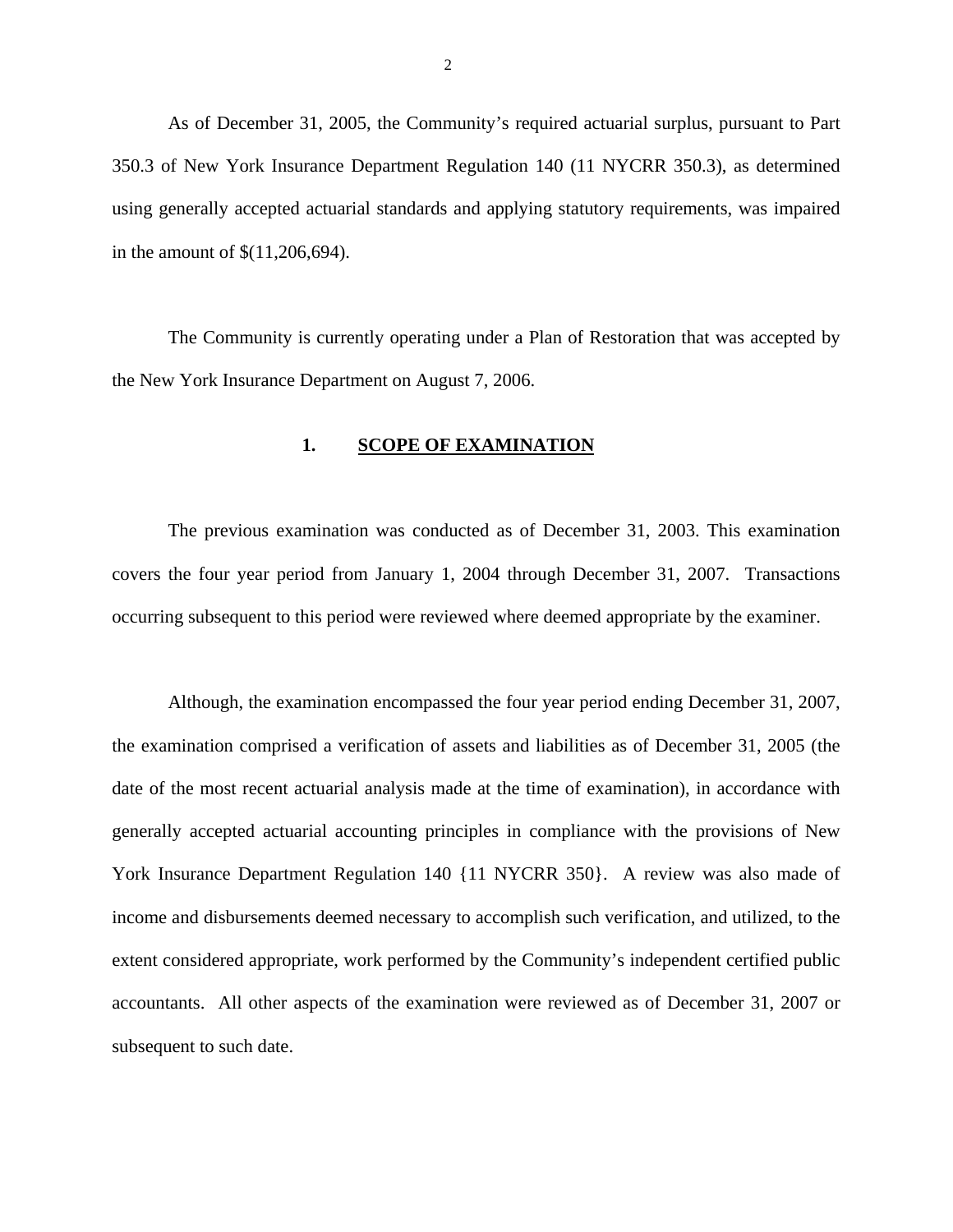<span id="page-4-0"></span>A review was also made of the following items:

Community documents Growth of the Community Financial documents Board of directors meeting minutes Occupancy levels Plan to restore surplus

This report on examination is confined to financial statements and comments on those matters which involve departures from laws, regulations or rules, or which are deemed to require explanation or description.

### **2. EXECUTIVE SUMMARY**

- As of December 31, 2005, the Community's required actuarial surplus, pursuant to Part 350.3 of New York Insurance Department Regulation 140 (11 NYCRR 350.3), as determined using generally accepted actuarial standards and applying statutory requirements, was impaired in the amount of \$(11,206,694).
- The Community is currently operating under a Plan of Restoration that was accepted by the New York Insurance Department on August 7, 2006.

#### **3. DESCRIPTION OF COMMUNITY**

Jefferson's Ferry is a continuing care retirement community, defined under Article 46 of the New York State Public Health Law, and has received a Certificate of Authority from the New York State Continuing Care Retirement Community Council. The Community commenced operations in May 2001.

 The Community's independent living section consists of 220 apartments and 28 cottages. Its health center has 60 private studio and one-bedroom apartments. There is also a skilled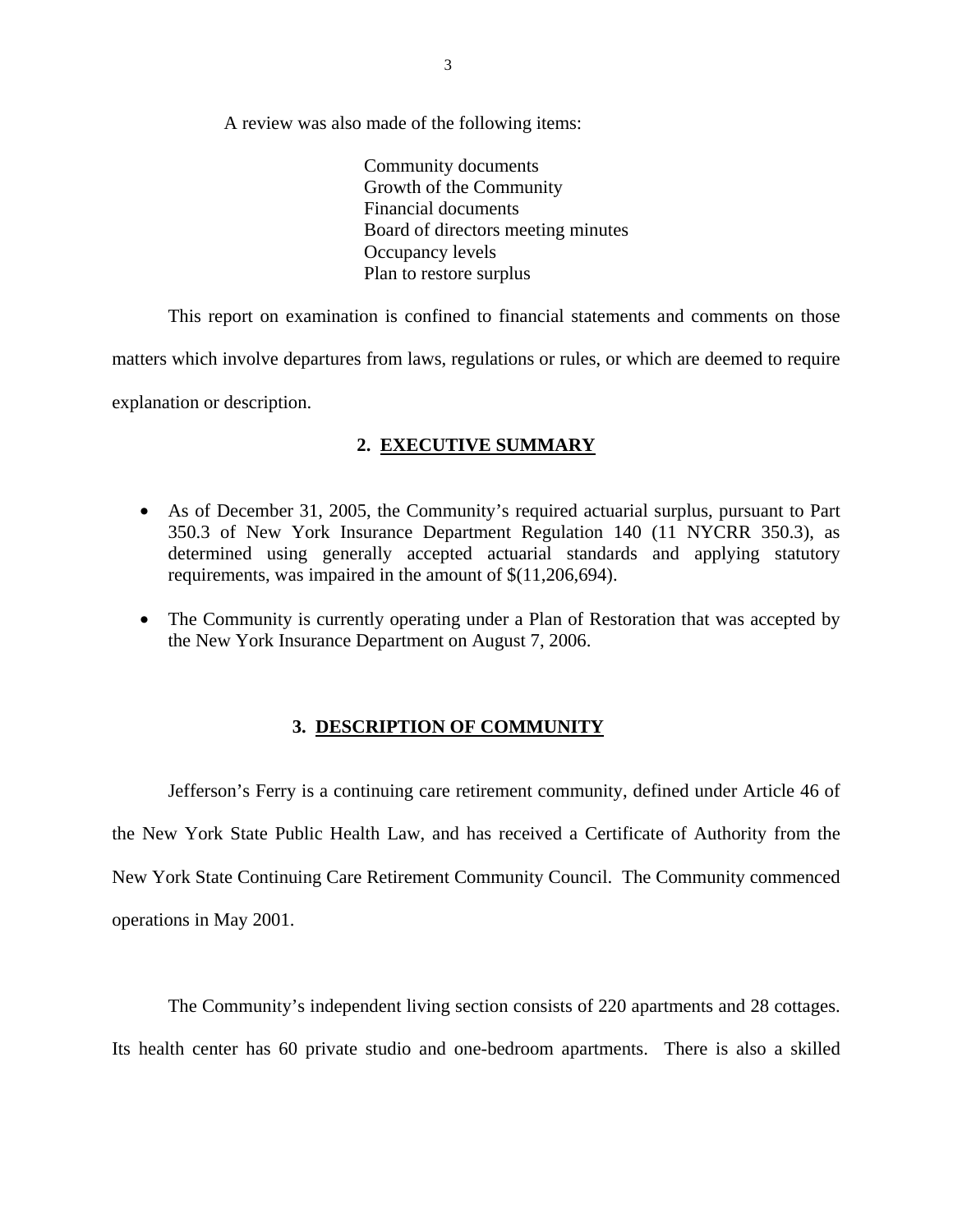nursing facility with 40 private rooms, plus 20 private skilled nursing rooms in a secured dementia area.

The Community operates as a tax-exempt organization under Section  $501(c)(3)$  of the Internal Revenue Code. In exchange for an entrance fee and monthly maintenance charges, the Community provides lifetime residence and varying benefits for nursing care. The amount of the entrance fee and monthly maintenance charges are dependent upon the contract selected and the size of the residence being occupied.

The following is a description of the two contract options available to residents:

#### **A. Traditional Continuing Care Residency Agreement**

This contract provides for a refund of the first person's entrance fee paid by the resident, without interest, less a four percent (4%) administrative fee and less two percent (2%) for each month that the resident occupied the living accommodation or a bed in the enriched housing or nursing care portion of the health center, less (i) any costs incurred by the Community at the specific request of the resident as set forth in an addendum to the agreement to the extent that those costs were not paid by the resident and (ii) any unpaid monthly service fees, and other charges as set forth on the monthly service fee statement and damage to the living accommodation. The Community will pay a refund of the second person's entrance fee paid by the resident, without interest, less a four percent (4%) administrative fee and less two percent (2%) for each month that the resident occupied the living accommodation or a bed in the enriched housing or nursing care portion of the health center. Payment of a refund is made within thirty (30) days after a new resident pays the applicable entrance fee for the living unit,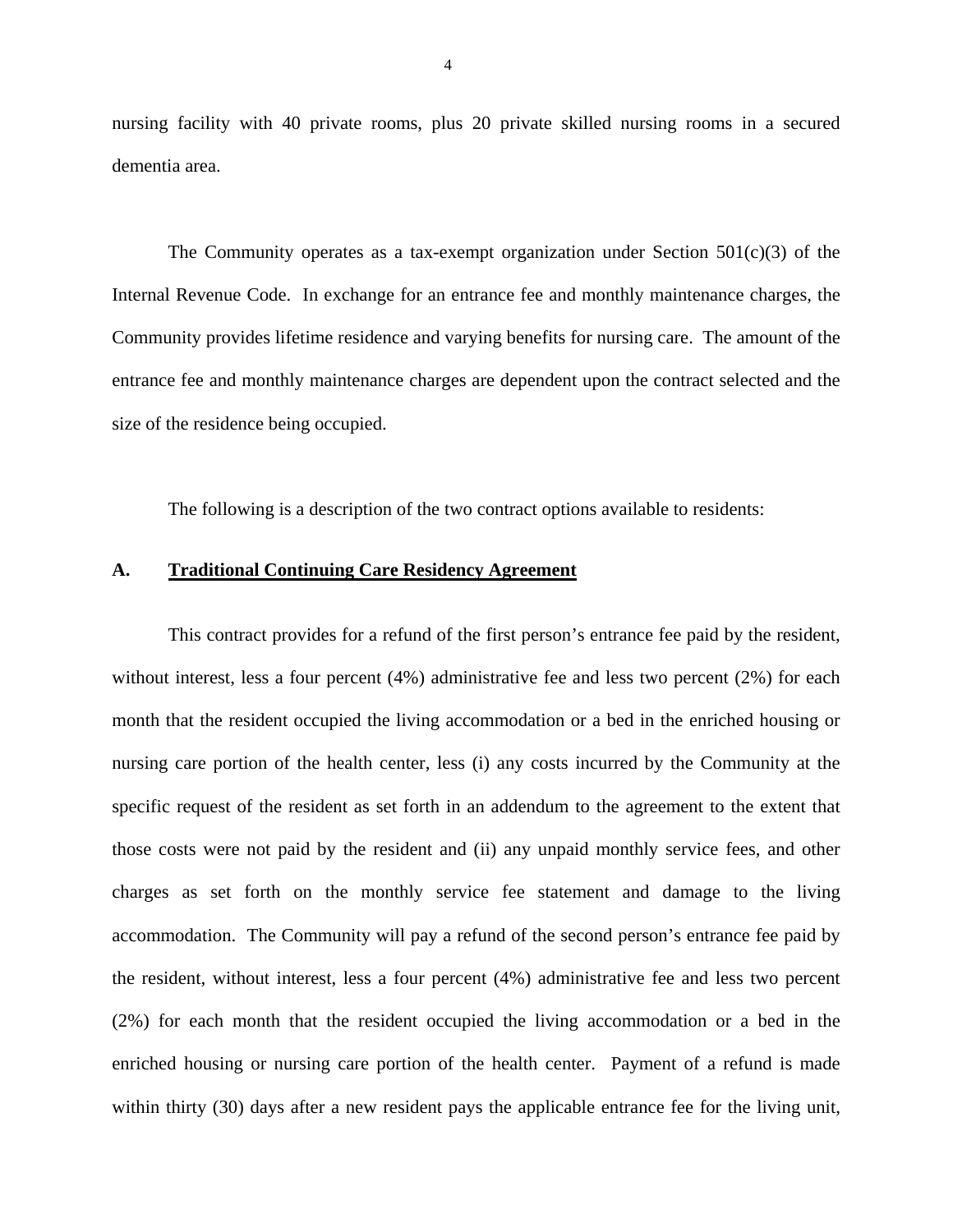but in no event more than one year after the resident terminates occupancy. When two residents contractually share a living accommodation, any refund of the entrance fee will only be paid at termination of the Contract.

### **B. 90% Refundable Option First Person Entry Fee; Non Refundable Second Person Entry Fee**

This contract provides for a refund of the first person's entrance fee paid by the resident, without interest, less a four percent (4%) administrative fee and less two percent (2%) for each month that the resident occupies the living accommodation or a bed in the enriched housing or nursing care portion of the health center, with the added provision that the refund shall not be less than 90% of the first person entrance fee; except if (i) any costs incurred by the Community at the specific request of the resident as set forth in an addendum to their agreement to the extent that those costs were not paid by the resident and (ii) any unpaid monthly service fees, and other charges as set forth on the monthly service fee statement, and damage to the living accommodation. The Community will pay a refund of the second person's entrance fee paid by the resident, without interest, less a four percent (4%) administrative fee and less two percent (2%) for each month the resident occupied the living accommodation or a bed in the enriched housing or nursing care portion of the health center. Payment of a refund is made within thirty (30) days after a new resident pays the applicable entrance fee for the living unit, but in no event more than one year after the resident terminates residency. When two residents contractually share a living accommodation, any refund of the entrance fee will only be paid at termination of the Contract.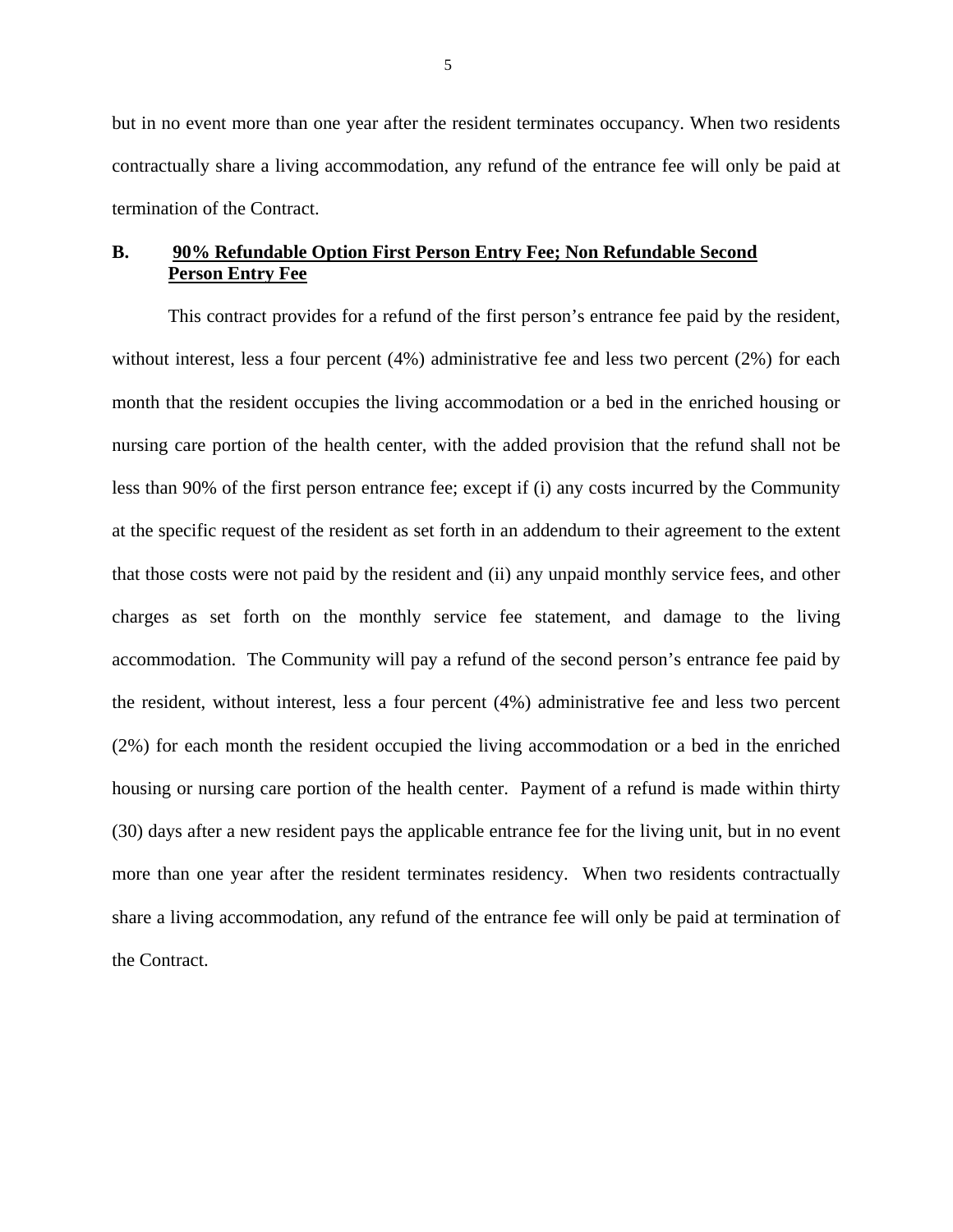<span id="page-7-0"></span>It is noted that a revised resident contract has been submitted to the Department of Health for approval. Such approval is pending the resolution of the propriety of aspects of the Community's underwriting procedures by the Department of Health.

#### A. Management

Pursuant to the Community's charter and by-laws, management of the Community is vested in a board of directors consisting of not less than six, nor more than twelve directors. As of the examination date, the board of directors was comprised of six members. The Community's board met at least once each quarter during the exam period in compliance with its by-laws.

The Community's directors as of December 31, 2007 were as follows:

#### Name and Residence

George F. Rice, Esq. Chairman,

Setauket, NY

Wayne Shattes Vice President,

John Sini Treasurer.

#### Principal Business Affiliation

Garden City, NY Spellman, Rice, Schure, Gibbons, McDonough, & Polizzi, LLP

Betsy Britton Member of Board of Directors, John T. Mather Hospital

Port Jefferson, NY John T. Mather Hospital

Setauket, NY Sini & Reeves, LLP

John Fitzpatrick Senior Vice President, Port Jefferson, NY UBS Financial Services

James O'Connor Executive Director, Port Jefferson, NY St. Charles Hospital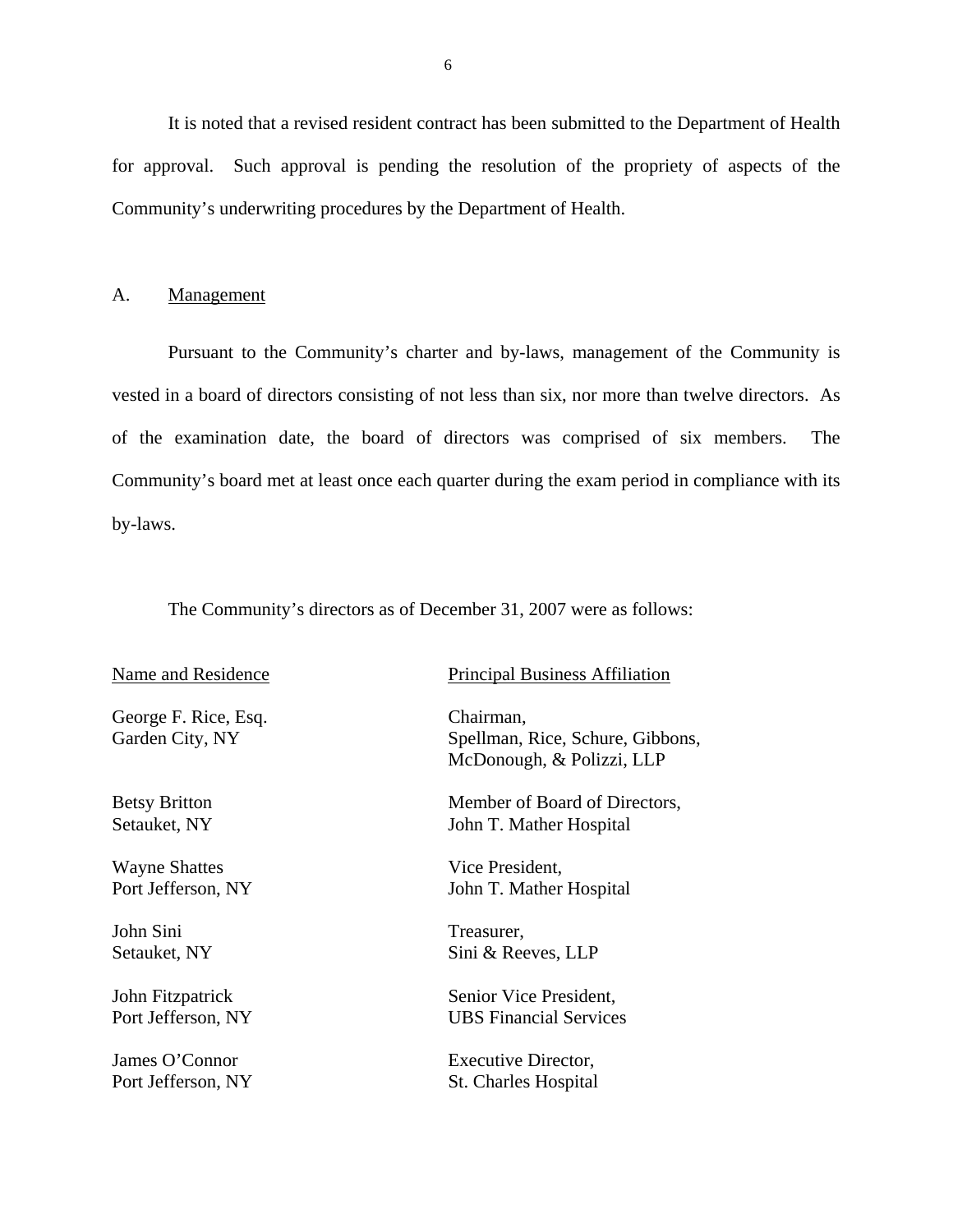A review of the attendance records at board of directors' meetings held during the period under examination revealed that meetings were generally well attended.

The principal officers of the Community as of December 31, 2007 were as follows:

#### **Officers** Title **Title**

George F. Rice Betsy Britton Wayne Shattes John Sini

Chairman of the Board Vice-Chairman of the Board Secretary Treasurer

#### B. Holding Company System

The by-laws of the Community provide that one half of the Board of Directors is selected by John T. Mather Memorial Hospital of Port Jefferson, New York, Inc. (Mather) and the other half is selected by St. Charles Hospital and Rehabilitation Center (St. Charles) and, together with Mather, "the Hospitals".

The structure of the Community's holding company system as of the examination date is as follows: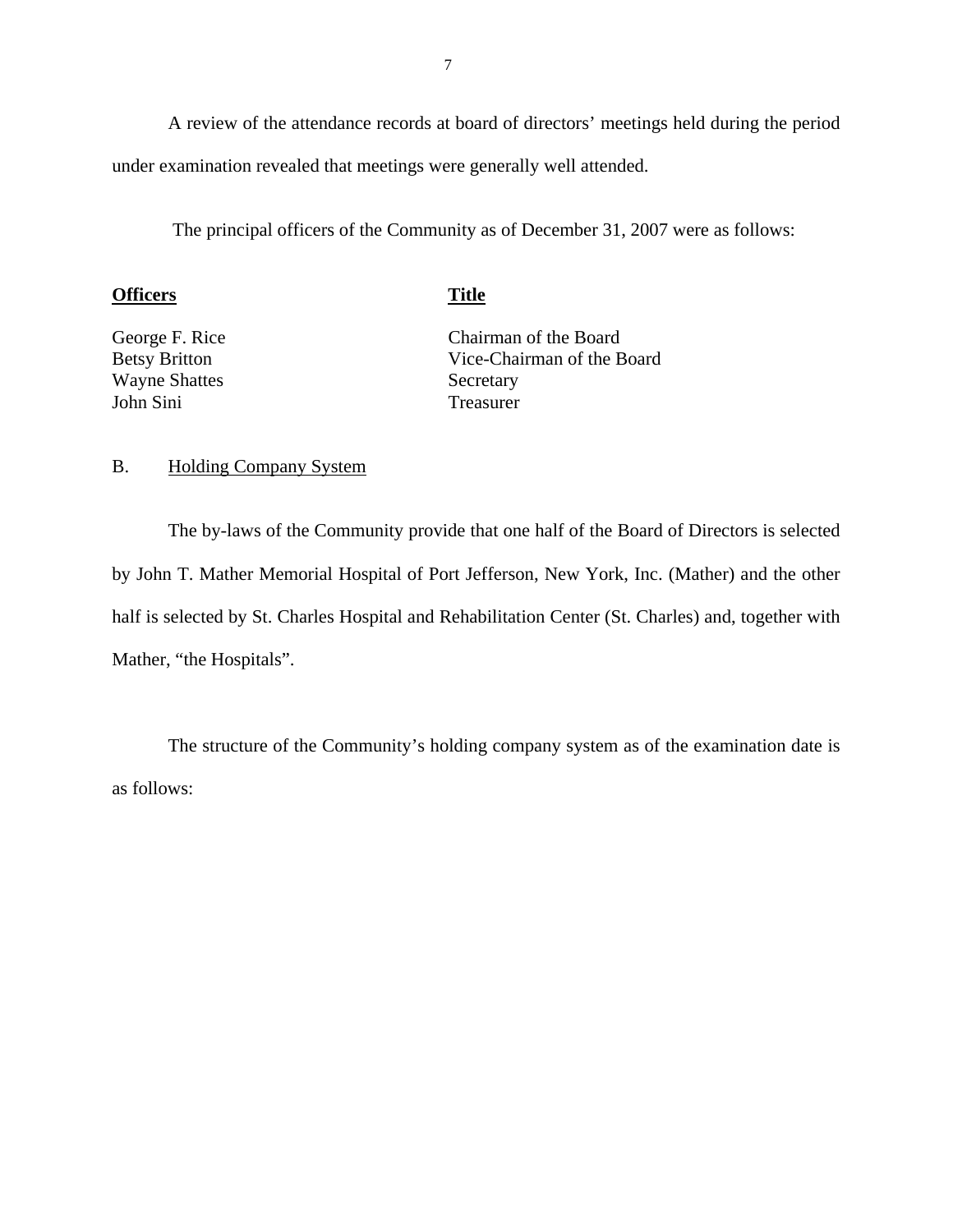

The Community entered into a new management agreement with New Life Management, Inc. on November 15, 2004 for a period of five years, unless terminated earlier, in accordance with the contract provisions. Thereafter, the contract is automatically extended by one year, unless sixty days prior to such date, the Community provides a termination notice to New Life Management.

The management agreement provides for New Life Management, Inc. to administer and manage the day to day operations of the Community, including providing the necessary services to supervise the Community's employees in order to provide quality care and services to the residents and patients of the Community.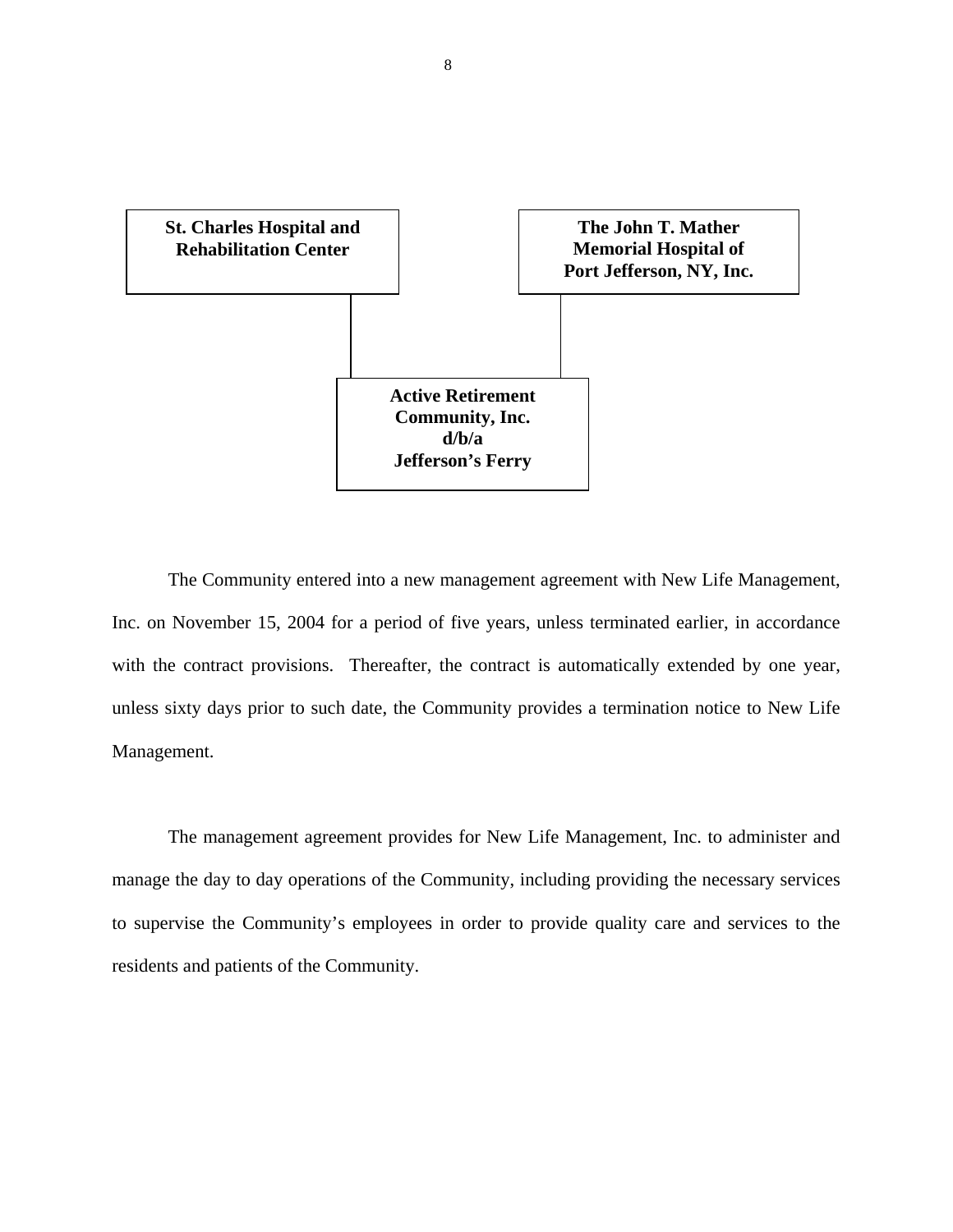### C. Occupancy Rates

The following reflects the occupancy rates at each year-end during the examination period for the Community's Independent Living Units:

| <b>Period</b>    | 2004 | 2005 | 2006 | 2007 |
|------------------|------|------|------|------|
| <b>Occupancy</b> | 95%  | 98%  | 98%  | 99%  |

The following reflects the occupancy rates at each year-end during the examination period for the Community's Enriched Housing / Adult Care Units:

| <b>Period</b>    | 2004 | 2005 | 2006 | 2007 |
|------------------|------|------|------|------|
| <b>Occupancy</b> | 93%  | 95%  | 93%  | 92%  |

The following reflects the occupancy rates at each year-end during the examination period for the Community's Skilled Nursing Facility:

| <b>Period</b> | 2004 | 2005 | 2006 | 2007 |
|---------------|------|------|------|------|
| Occupancy     | 98%  | 97%  | 93%  | 94%  |

#### D. Accounts and Records

During the course of the examination, it was noted that the Plan's treatment of short-term investments was not in accordance with the annual statement instructions. A description of such treatment is as follows: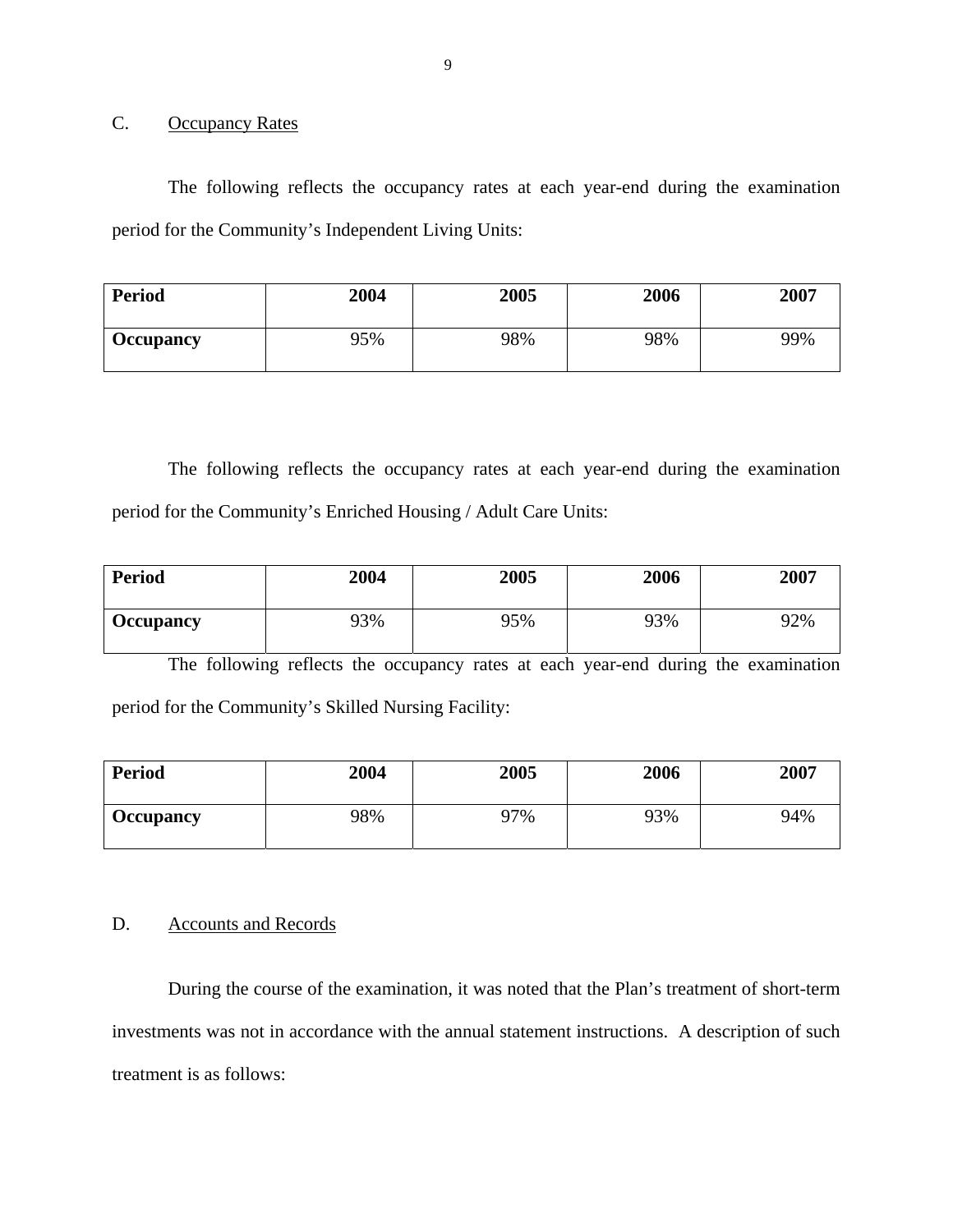1. The Community incorrectly reported investments with maturity dates greater than one year, in its Bank of New York Operating Account, as being short-term investments.

The annual statement instructions define short term investments as follows:

"Short term investments are investments that at time of acquisition have one year or less remaining to maturity. Such amount may or may not be restricted assets. Provide detail on Schedule A<sup>"</sup>

It is recommended that the Community comply with the annual statement instructions, and classify securities with maturity dates greater than one year as long-term investments in its financial statements filed with Superintendent of Insurance.

2. The Community follows Suffolk County Industrial Development Agency's (SCIDA) guidelines relative to its investments. Section  $5.10(a)$  – Investment of Funds and Accounts - of SCIDA's guidelines for bonds, states in part;

"…that the amount on deposit in the Debt Service Reserve Fund shall be invested in Government Obligations, Agency Obligations or Investment Agreements, which (i) at least 30% of the amount invested shall mature or be redeemable at the option of the Holder not later than three years from the date of purchase; (ii) no investment shall mature or be subject to redemption at the option of the Holder later than five years from the date of purchase; and provided further that all moneys in the Operating Reserve Fund shall be invested in Investment Securities maturing or redeemable at the option of the Holder not later than twelve (12) months from the date of purchase."

3. The Community did not adhere to Section 5.10(a)(ii) of the Suffolk County Industrial Development Agency guidelines for their investments in that the investments in the operating reserve fund had maturity dates which were greater than twelve months.

It is recommended that the Community comply with Section 5.10(a)(ii) of SCIDA's guidelines and maintain investments in its operating reserve fund which mature or are redeemable within the time frames indicated in such guidelines.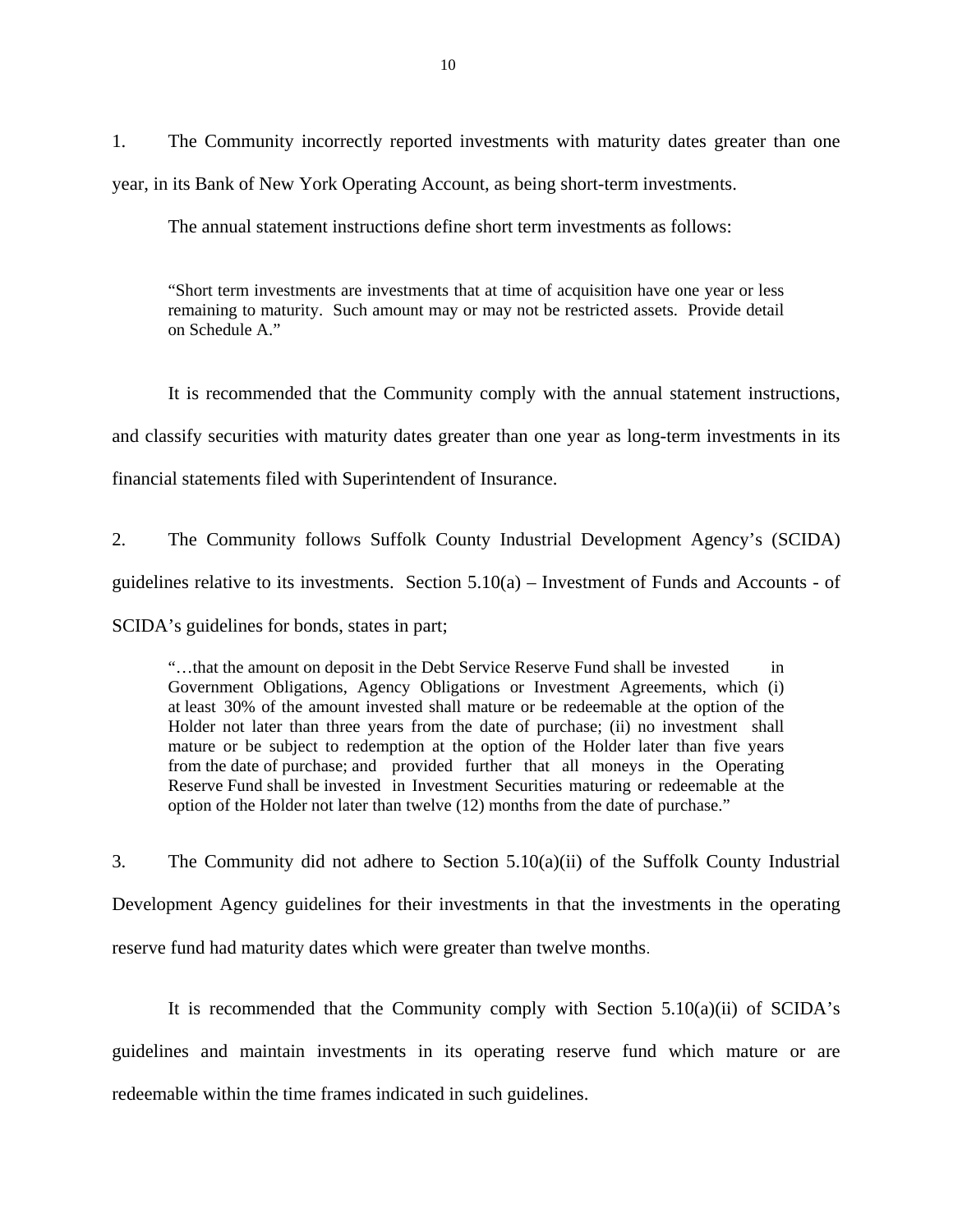#### <span id="page-12-0"></span>E. Escrow Agreement

Section  $4622(3)(a)$  of the New York Public Health Law states in part:

"As a condition to receiving the commissioner's authorization under this section, an operator shall establish a government insured interest-bearing account, which earns interest at a rate which is consistent with prevailing interest rates, and enter into an escrow agreement with a New York bank, New York savings and loan association or New York trust company for the deposit of any priority reservation fees collected by the operator pursuant to this section, which escrow funds shall be subject to release as provided for in this section."

The Community, at the time of the examination, did not have an escrow agreement or an

escrow account in which to deposit priority reservation fees.

It is recommended that the Community comply with Section 4622(3)(a) of the New York

Public Health Law and maintain the appropriate escrow account relative to priority reservation

deposits.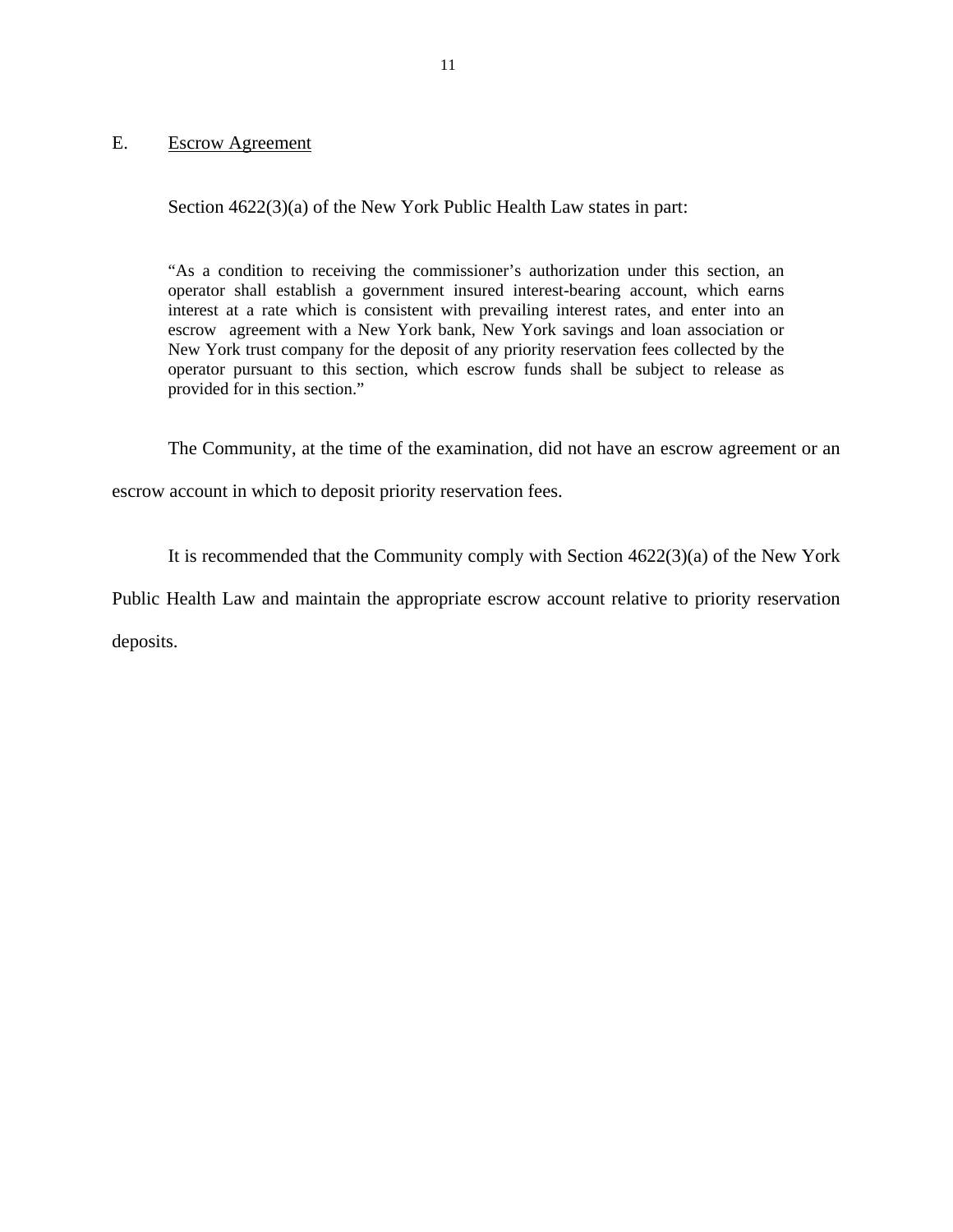#### **3. FINANCIAL STATEMENTS**

#### A. Balance Sheet

The following shows the assets, liabilities and surplus as determined by this examination as of December 31, 2005. It is the same as the revised actuarial balance sheet filed by the Community per the Plan of Restoration, presented on a statutory actuarial basis, pursuant to Part 350 of New York Insurance Department Regulation 140 (11 NYCRR 350).

#### Assets

| Cash and investable assets                  | \$27,964,070  |
|---------------------------------------------|---------------|
| Property, plant and equipment               | 95,035,032    |
| Deferred financing costs                    | 2,168,144     |
| Deferred marketing costs                    | 914,414       |
| <b>Total assets</b>                         | \$126,081,660 |
| <b>Liabilities</b>                          |               |
| Long-term debt and short-term debt          | \$50,185,000  |
| Required reserve liability                  | 87,103,354    |
| <b>Total liabilities</b>                    | \$137,288,354 |
| <b>Net Surplus</b>                          |               |
| Net actuarial surplus                       | (11,206,694)  |
| Total liabilities and net actuarial surplus | \$126,081,660 |

It should be noted that the net asset values herein are reported on a statutory/ actuarial basis. As such, the values differ from the certified financial statements prepared by the Community's Certified Public Accountants.

As of December 31, 2005, the Community's required actuarial surplus, pursuant to Part 350.3 of New York Insurance Department Regulation 140 (11 NYCRR 350.3), as determined using generally accepted actuarial standards, and applying statutory requirements, was impaired in the amount of \$(11,206,694). The Community is currently operating under a Plan of Restoration that was accepted by the New York Insurance Department on August 7, 2006.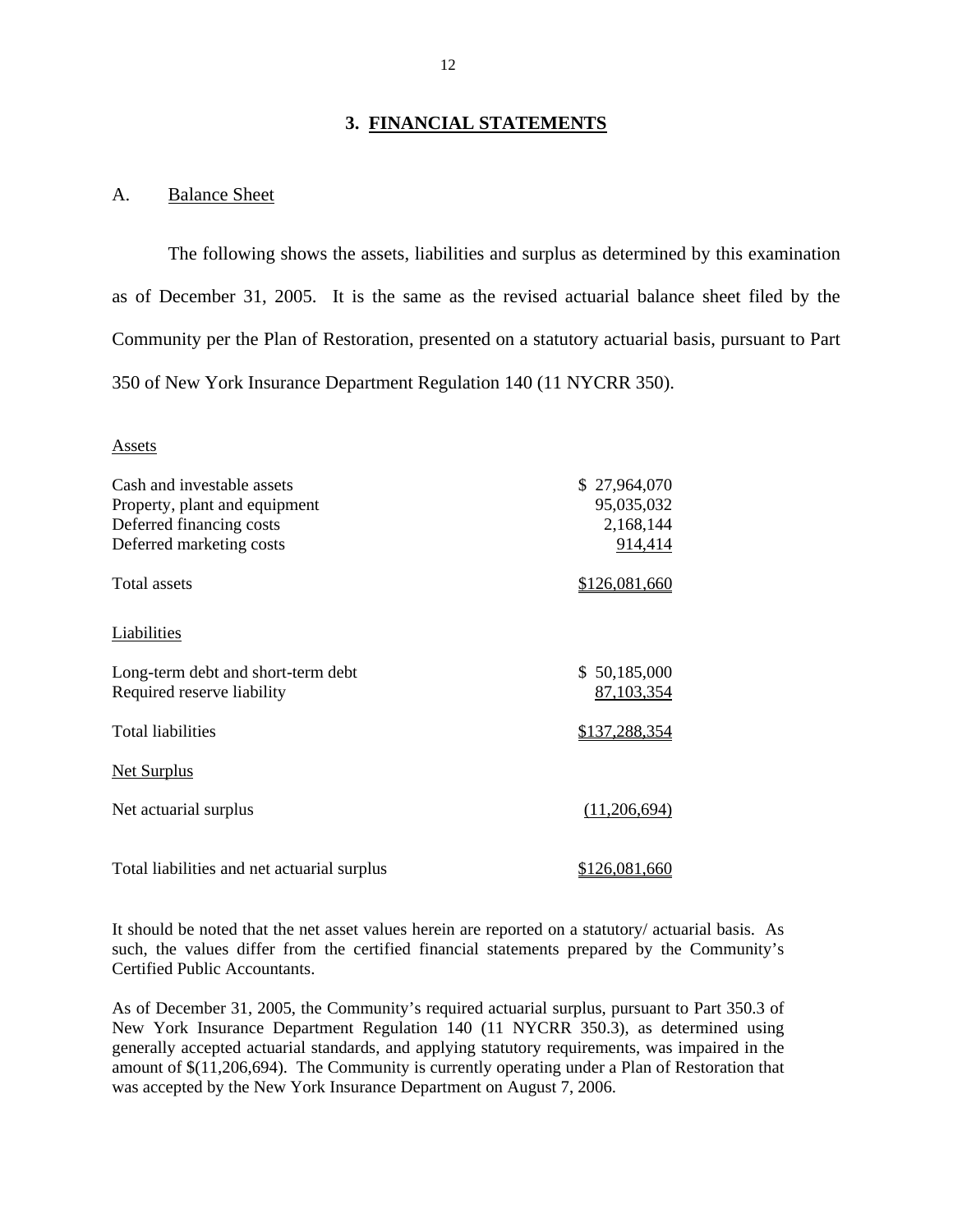## <span id="page-14-0"></span>B. Statement of Revenue, Expenses and Actuarial Surplus

The statement of revenue and expenses is presented on a GAAP basis for the period January 1, 2004 through December 31, 2005.

| Revenues                      |              |                |
|-------------------------------|--------------|----------------|
| Resident fees                 | \$18,323,009 |                |
| Other revenue from residents  | 14,264,491   |                |
| Earned entrance fees          | 3,026,999    |                |
| Interest and dividend income  | 1,601,107    |                |
| Net realized (losses)         | (21, 563)    |                |
| Total revenues                |              | \$37,194,043   |
| <b>Expenses</b>               |              |                |
| Interest expense              | \$7,431,237  |                |
| Facility expenses             | 6,796,569    |                |
| Dining expenses               | 5,182,694    |                |
| Health expenses               | 9,142,397    |                |
| Administration expenses       | 4,822,009    |                |
| Depreciation and amortization | 6,221,971    |                |
| Real estate taxes             | 1,264,456    |                |
| Total expenses                |              | 40,861,333     |
| Net (loss)                    |              | \$ (3,667,290) |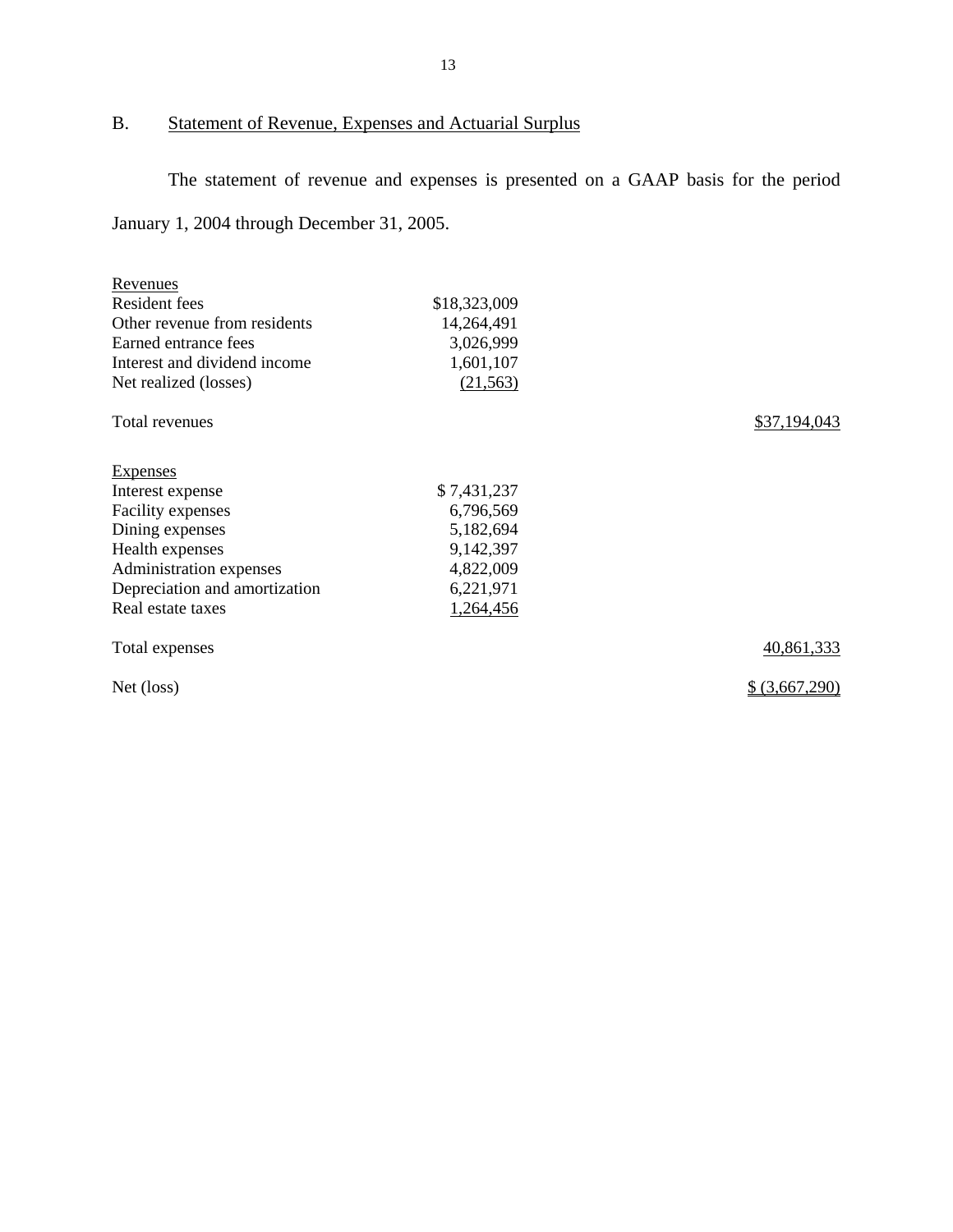## Change in actuarial surplus

Actuarial surplus increased \$9,023,306 during the examination period, January 1, 2004 through December 31, 2005, detailed as follows:

Actuarial surplus as of December 31, 2003, per report on examination  $\{(20,230,000)\}$ 

|                                                                                           | Gain in<br>Surplus | Loss in<br>Surplus          |                |
|-------------------------------------------------------------------------------------------|--------------------|-----------------------------|----------------|
| GAAP basis Net (Loss)<br>Aggregate write-ins for gains and losses<br>Statutory adjustment | \$13,132,468       | \$(3,667,290)<br>(441, 872) |                |
| Total gains and losses                                                                    | \$13,132,468       | \$(4,109,162)               |                |
| Net increase in surplus                                                                   |                    |                             | 9,023,306      |
| Actuarial surplus as of December 31, 2005,<br>per report on examination                   |                    |                             | \$(11.206.694) |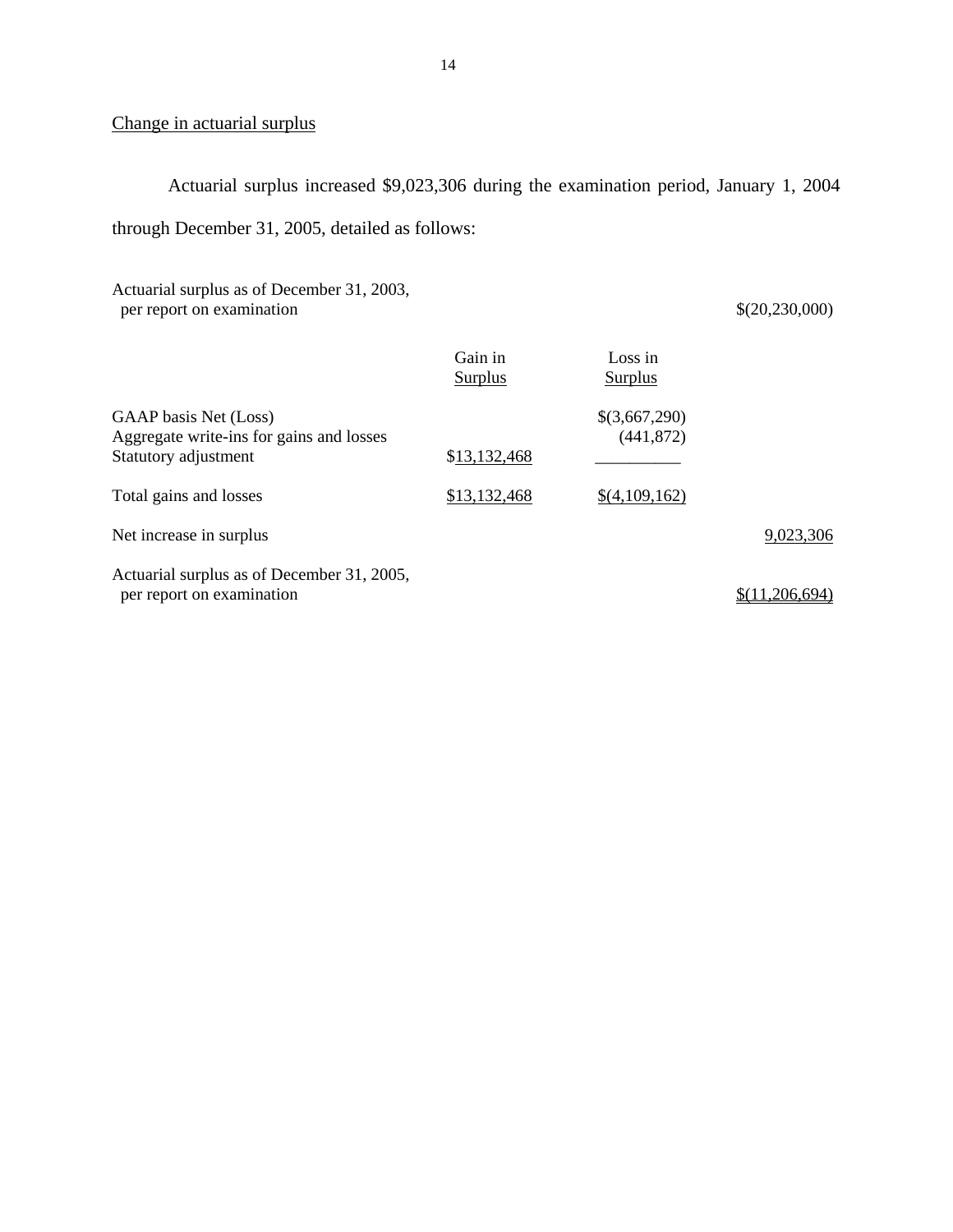#### **4. CONCLUSION**

As of December 31, 2005, the Community's required actuarial surplus, pursuant to Part 350.3 of New York Insurance Department Regulation 140 (11 NYCRR 350.3), as determined using generally accepted actuarial standards and applying statutory requirements, was impaired in the amount of \$(11,206,694).

The Community is currently operating under a Plan of Restoration that was accepted by the New York Insurance Department on August 7, 2006.

#### **5**. **COMPLIANCE WITH PRIOR REPORT ON EXAMINATION**

The prior report on examination contained ten comments and recommendations as follows (page numbers refer to the prior report):

#### **ITEM NO. PAGE NO. PAGE NO.**

8

#### Description of Community

1. It is recommended that the Community revises its Contracts to comply with the requirements of paragraph fifteen (15) of Section 4608 of the New York Public Health Law. 7

> The Community has complied with this recommendation. However, underwriting procedures relative to a new resident contract filing are being reviewed by the Department of Health.

 wording of paragraph twelve (12) in its initial Disclosure Statement. 2. It is recommended that the Community complies with Section 4606 of the New York Public Health Law, and include the

The Community has complied with this recommendation.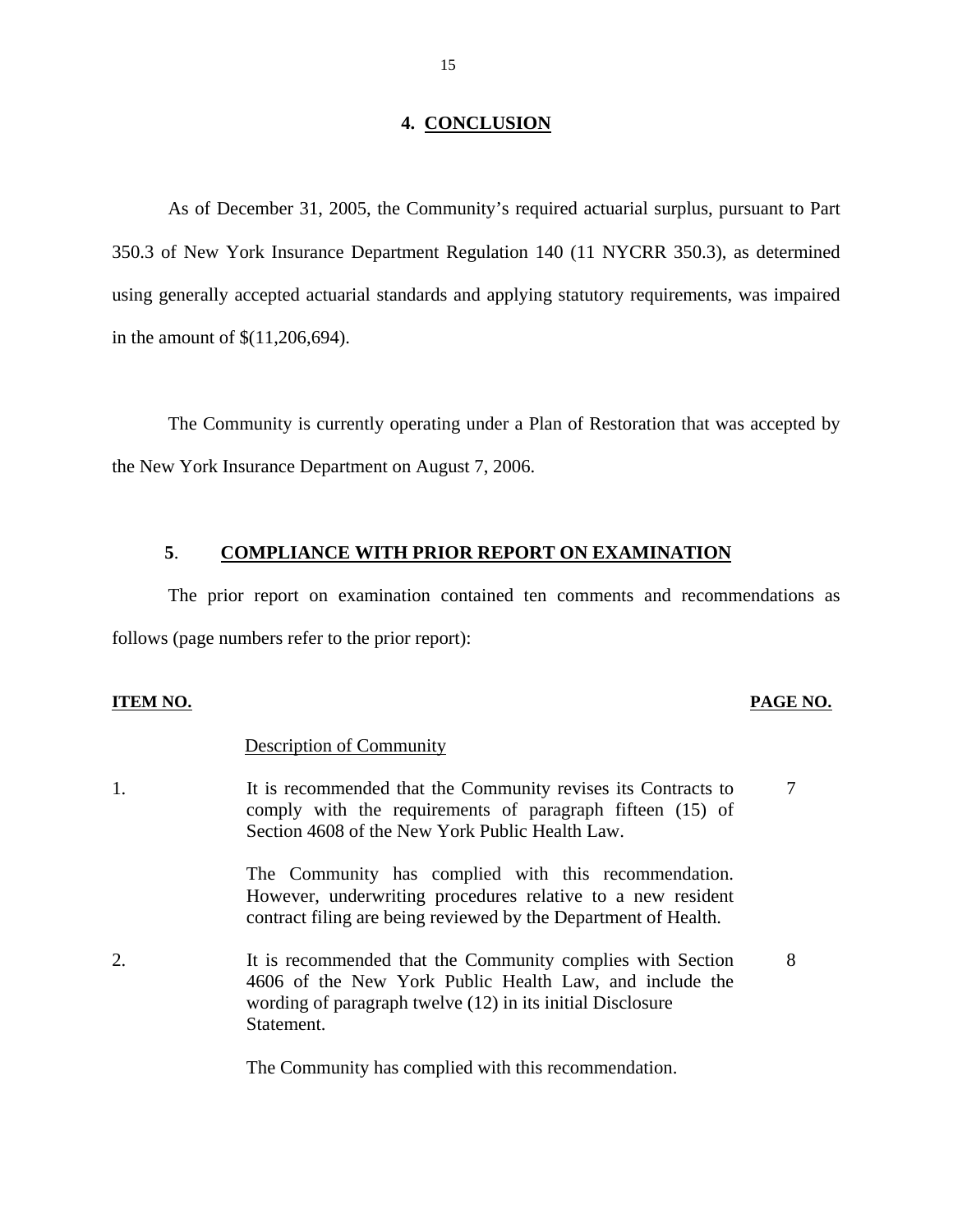#### **ITEM NO. PAGE NO.**

#### Management

3. It is recommended that the board's Secretary sign all board 9 minutes.

The Plan has complied with this recommendation.

4. It is recommended that the attendance of all board members' 9 excused absences be documented within the minutes of the board of directors' meetings.

The Community has complied with this recommendation.

#### Conflict of Interest

5. It is recommended that the Community have a conflict of 13 interest/annual statement disclosure forms completed on an annual basis for its directors, officers, appointees with administrative responsibilities, employees, and volunteers.

The Community has complied with this recommendation.

#### Record Retention

6. It is recommended that the Community complies with 16 Department Regulation 152 {11 NYCRR 243}, as well as its own record retention policy in regard to maintaining pertinent information such as board of director minutes and conflict of interest/annual disclosure forms.

The Community has complied with this recommendation.

#### Accounts and Records

7. It is recommended that the Community adheres to the definition 17 of a short-term investment, and classify securities with maturity dates greater than one year as long-term investments in its filed financial statements.

> The Community has not complied with this recommendation. A similar recommendation is contained in this report.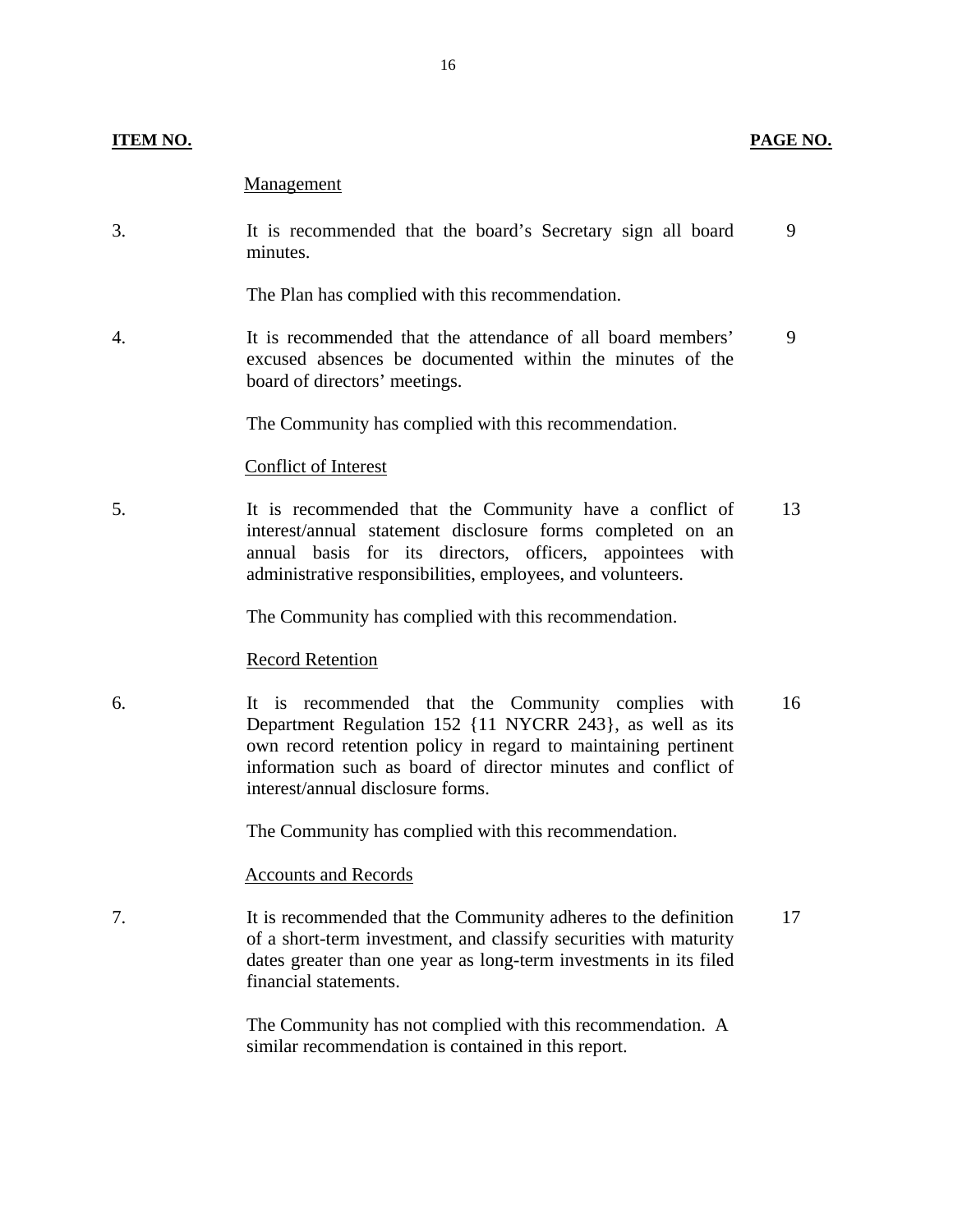## **ITEM NO. PAGE NO.**

| 8.  | It is recommended that the Community complies with Section<br>$5.10(a)(ii)$ of the SCIDA's guidelines and not have investments<br>with maturity or redemption dates greater than twelve months<br>from the date of purchase.                                                                                                                                                                                                                                  | 18 |
|-----|---------------------------------------------------------------------------------------------------------------------------------------------------------------------------------------------------------------------------------------------------------------------------------------------------------------------------------------------------------------------------------------------------------------------------------------------------------------|----|
|     | The Community has not complied with this recommendation. A<br>similar recommendation is contained in this report.                                                                                                                                                                                                                                                                                                                                             |    |
| 9.  | It is recommended that the review of the investment managers<br>be formally documented so that all members of the board are<br>kept abreast of the investment manger's investment performance<br>and the investment manager's quality of service, communication<br>with the board and other important factors. Additionally, it is<br>recommended that the board minutes reflect who has the<br>responsibility of reviewing the investment managers annually. | 19 |
|     | The Community has complied with this recommendation.                                                                                                                                                                                                                                                                                                                                                                                                          |    |
| 10. | It is recommended that the Community documents<br>any<br>enactment or testing of the Global Computer Systems disaster<br>recovery plan to determine that it is working effectively.                                                                                                                                                                                                                                                                           | 19 |

The Community has complied with this recommendation.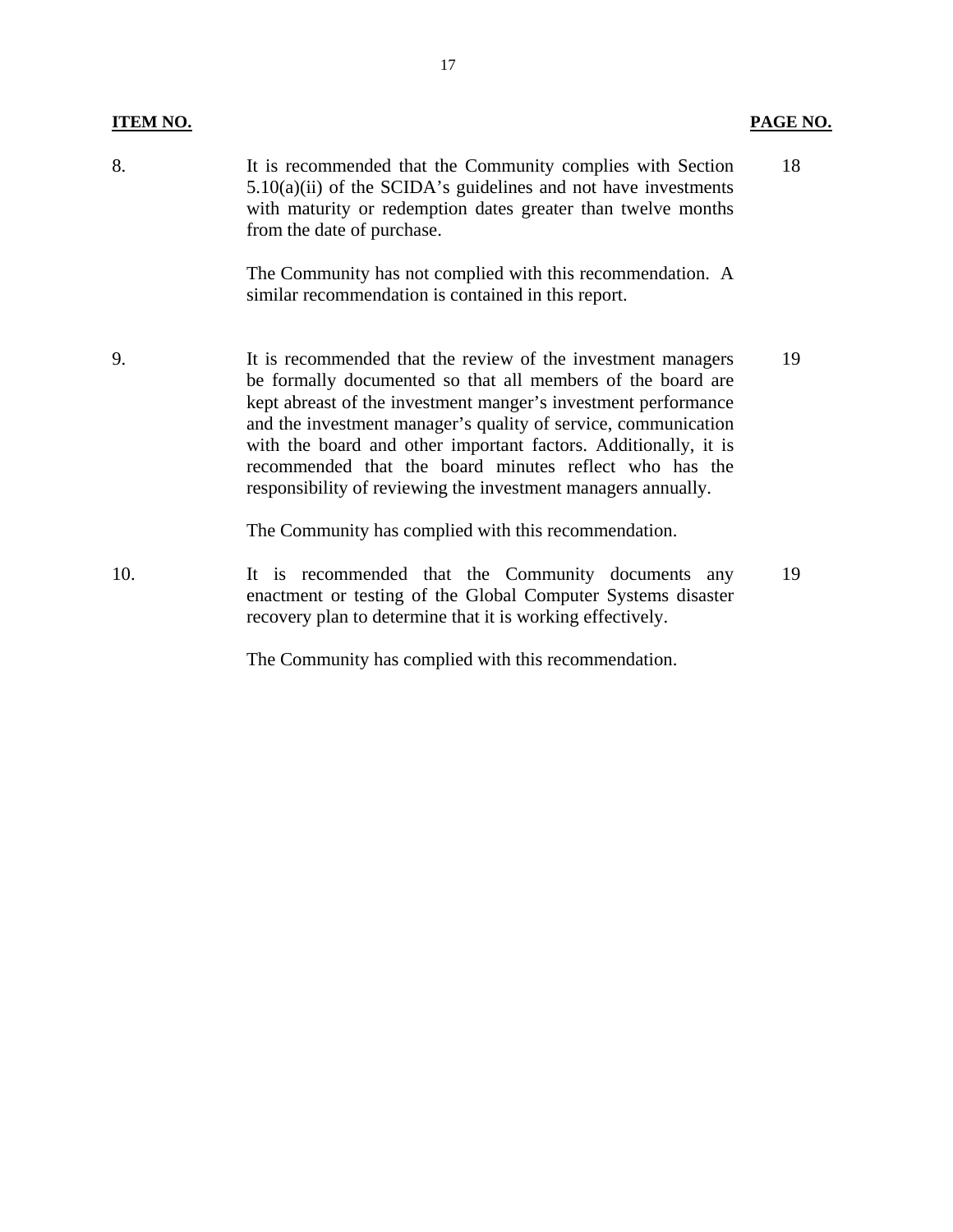#### **6. SUMMARY OF COMMENTS AND RECOMMENDATIONS**

#### **ITEM**

#### **PAGE NO.**

#### Surplus A.

As of December 31, 2005, the Community's required actuarial  $2,3,12,15$ surplus, pursuant to Part 350.3 of New York Insurance Department Regulation 140 (11 NYCRR 350.3), as determined using generally accepted actuarial standards and applying statutory requirements, was impaired in the amount of \$(11, 206,694). As of December 31, 2005, the Community's required actuarial 2,3,12,15<br>surplus, pursuant to Part 350.3 of New York Insurance<br>Department Regulation 140 (11 NYCRR 350.3), as determined<br>using generally accepted actuarial stand

The Community is currently operating under a Plan of Restoration that was accepted by the New York Insurance Department on August 7, 2006.

#### B. Description of Community

It is noted that a revised resident contract has been submitted to the Department of Health for approval. Such approval is pending the resolution of the propriety of aspects of the Community's underwriting procedures by the Department of Health. 6

#### **Accounts and Records** C.

- i. It is recommended that the Community comply with the annual statement instructions, and classify securities with maturity dates greater than one year as long-term investments in its filed financial statements to the Superintendent of Insurance. 10
- ii. It is recommended that the Community comply with Section  $5.10(a)(ii)$  of SCIDA's guidelines and maintain investments in its operating reserve fund which mature or are redeemable within the time frames indicated in such guidelines. 10

#### D. Escrow Agreement

It is recommended that the Community comply with Section 4622(3)(a) of the New York Public Health Law and maintain the appropriate escrow account relative to priority reservation deposits. 11